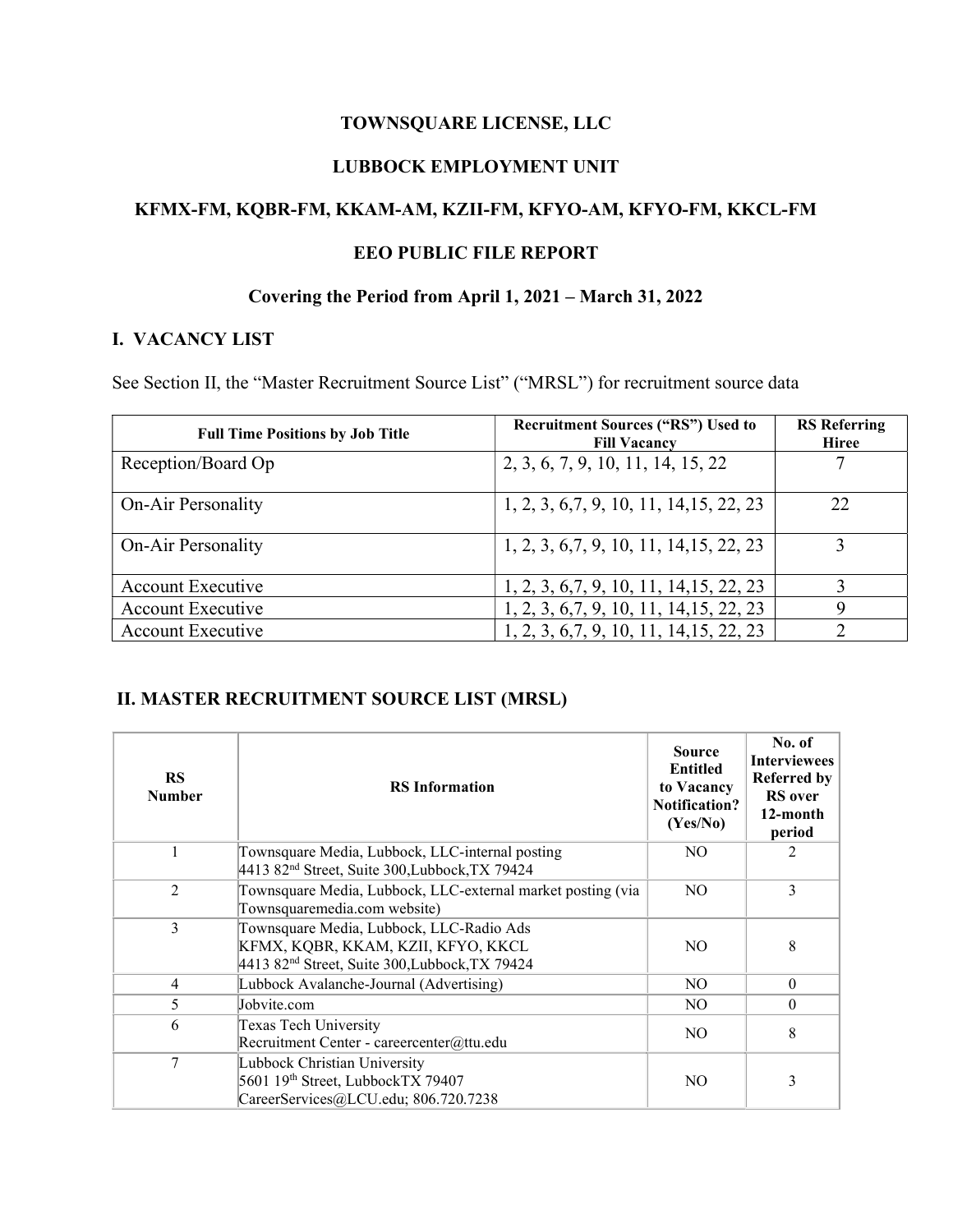| <b>RS</b><br><b>Number</b>                                                                                                                               | <b>RS</b> Information                                                                                                                                  | <b>Source</b><br><b>Entitled</b><br>to Vacancy<br><b>Notification?</b><br>(Yes/No) | No. of<br><b>Interviewees</b><br><b>Referred by</b><br><b>RS</b> over<br>12-month<br>period |
|----------------------------------------------------------------------------------------------------------------------------------------------------------|--------------------------------------------------------------------------------------------------------------------------------------------------------|------------------------------------------------------------------------------------|---------------------------------------------------------------------------------------------|
| 8                                                                                                                                                        | Wayland Baptist University<br>2002 W Loop 289, LubbockTX 79407                                                                                         | N <sub>O</sub>                                                                     | $\theta$                                                                                    |
| 9                                                                                                                                                        | Indeed.com (Via Greenhouse)                                                                                                                            | N <sub>O</sub>                                                                     | 18                                                                                          |
| 10                                                                                                                                                       | Rawls College Career Center<br>Rawls College of Business<br>NO.<br>Texas Tech University 79409<br>Hailey Walker - hailey.walker@ttu.edu - 806.742.4530 |                                                                                    | $\overline{2}$                                                                              |
| 11                                                                                                                                                       | Ziprecruiter.com                                                                                                                                       | NO                                                                                 | 13                                                                                          |
| 12                                                                                                                                                       | Texas Association of Broadcasters (TAB)-www.tab.org<br>502 E. 11 <sup>th</sup> Street Suite #200, Austin, TX78701 ph. 512-322-9944                     | N <sub>O</sub>                                                                     | $\theta$                                                                                    |
| 13                                                                                                                                                       | Lubbock Hispanic Chamber<br>1500 Broadway Suite 101<br>Lubbock, TX. 79401<br>Ms. Esther Sepeda, (806) 762-5059                                         |                                                                                    | $\theta$                                                                                    |
| 14                                                                                                                                                       | LinkedIn.com (Via Greenhouse)                                                                                                                          | N <sub>O</sub>                                                                     | 14                                                                                          |
| 15                                                                                                                                                       | Texas Tech University College of Media & Communications<br>Career Fair, Center for Student Success<br>Cameron.skoczlas@ttu.edu                         | NO.                                                                                | 6                                                                                           |
| 16                                                                                                                                                       | <b>Workforce Solutions South Plains</b><br>1218 14th St<br>Lubbock, TX<br>806/765-5038                                                                 | N <sub>O</sub>                                                                     | $\theta$                                                                                    |
| 17                                                                                                                                                       | Allaccess.com                                                                                                                                          | NO                                                                                 | $\theta$                                                                                    |
| South Plains Job Fair<br><b>Texas Workforce Commission</b><br>1301 Broadway<br>18<br>Lubbock, TX 79401<br>Adele.Youngren@spworkforce.org, (806) 744-1987 |                                                                                                                                                        | N <sub>O</sub>                                                                     | $\theta$                                                                                    |
| 19                                                                                                                                                       | Career Builder                                                                                                                                         | NO                                                                                 | $\mathbf{0}$                                                                                |
| 20                                                                                                                                                       | Facebook.com                                                                                                                                           | N <sub>O</sub>                                                                     | $\mathbf{0}$                                                                                |
| 21                                                                                                                                                       | Startwire.com                                                                                                                                          | N <sub>O</sub>                                                                     | $\boldsymbol{0}$                                                                            |
| 22                                                                                                                                                       | Glassdoor.com (Via Greenhouse)                                                                                                                         | NO                                                                                 | 17                                                                                          |
| 23                                                                                                                                                       | Simplyhired.com                                                                                                                                        | NO                                                                                 | 1                                                                                           |
|                                                                                                                                                          |                                                                                                                                                        |                                                                                    |                                                                                             |

TOTAL 100